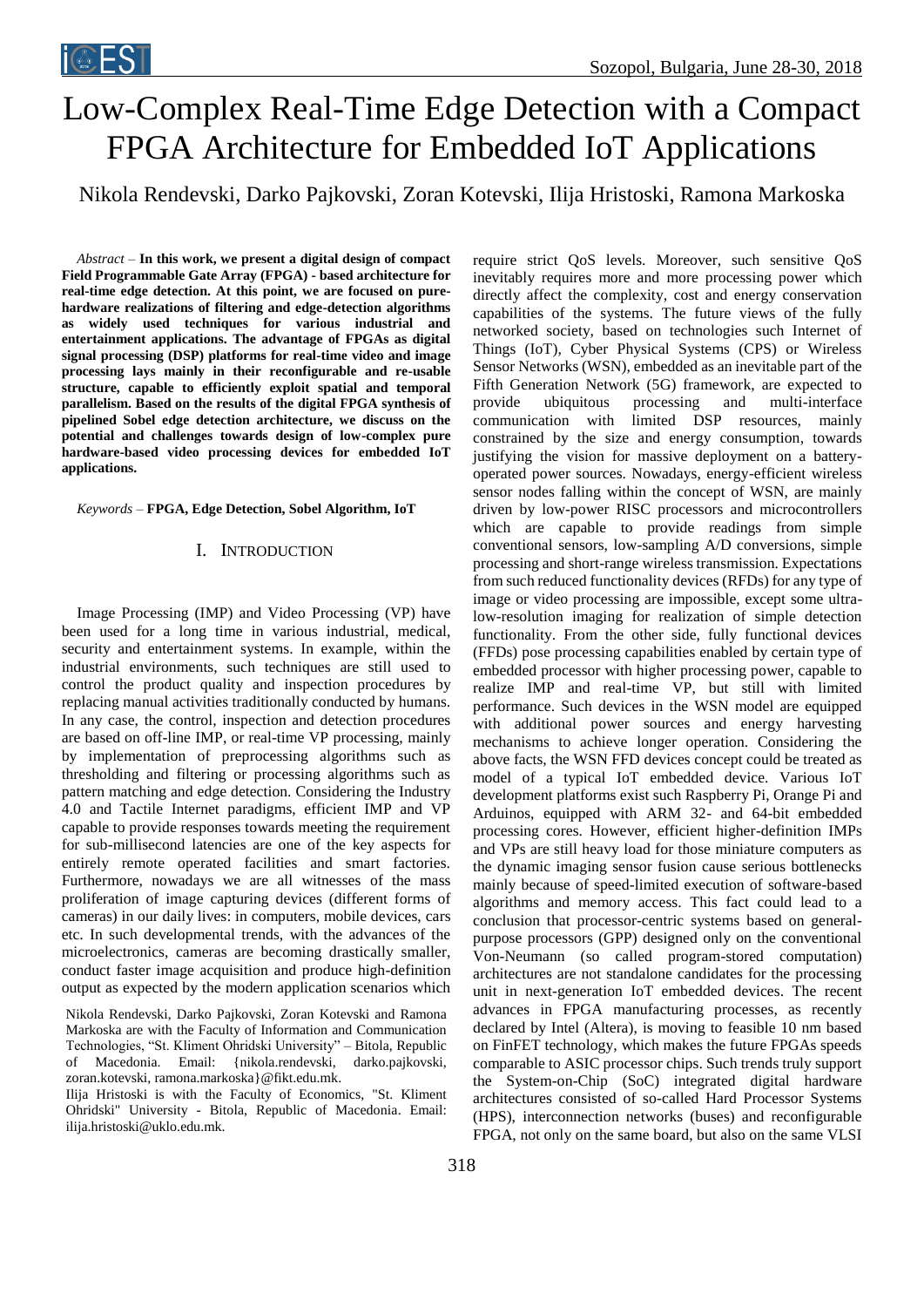

chip. Considering the fact that 65 nm FPGAs nowadays are widely available with reasonable sizes, price and performance suitable for the vast IMP and VP IoT applications, positions them as valuable alternatives for processing and co-processing subsystems of a typical IoT device.

Considering the above-mentioned available technologies, a question naturally rises: Which IMP and VP functions and routines are more suitable for certain processing architecture (FPGA, HPS-FPGA, soft processor etc.)? In this paper, based on the practical experiences from the physical FPGA synthesis of digital logic architecture for performing Sobel Edge Detection of real-time video and images, we conduct analyses with goal to propose processing scheme suitable for design of IoT devices with IMP and VP capabilities. The rest of the paper is organized as follows: In Chapter II we present the introduction to low-complex edge detection (ED) algorithms. Chapter III is dedicated to the experimental testbed. The results from the FPGA synthesis and complexity analyses and the conclusions are presented in Chapter IV.

### II. EDGE DETECTION ALGORITHMS

The understanding of edge detection (ED) techniques and algorithms and their mathematical background is crucial to analyze the complexity of appropriate digital processing architecture and FPGA synthesis, which are the main focus of this work towards realization of low-complex IoT devices. In the following we present brief explanation of what ED is, its purpose and types. Edge detection is one of the fundamental tools in image and video processing, machine and computer vision - particularly in all areas where feature detection and feature extraction are crucial. The main purpose of edge detection is capturing important events and variations in different properties of the physical objects which are observed, such changes in the material structure, surface orientation, and variations in scene illumination. Sometimes, few lines in an illustration are often sufficient to unambiguously describe an object or a scene. Numerous IoT usage models ranging from industrial applications to entertainment require such analyses, in both, still images and video. From the design and processing point of view, the edge detection of complex graphic and multimedia content is not a trivial task.

ED, in general, is a mathematical method for identifying points within an image at which there is a significant change in the color, brightness or discontinuity along a particular orientation. Such points are typically organized into a set of curved line segments which enable identification of edges. The stronger the local intensity change, the higher is the evidence for an existence of edge at that position.

Although certain literature has considered the detection of ideal step edges, the edges obtained from natural images are usually not that simple. Instead, they are normally affected by one or several of the following effects: focal blur, penumbral blur caused by shadows of various light sources and shadings of a smooth objects. In mathematics, the amount of change with respect to spatial distance is known as the first derivative of a

function, and the simplest detectors are based on analyses of this function.

Let us assume a simple image with white region surrounded by a dark (black) background. The intensity profile along one image line is one-dimensional function  $f(x)$  and the first derivative of the function,  $f'(x) = \frac{df}{dx}$  $\frac{dy}{dx}(x)$ , results in a positive peak where the intensity increases, and a negative where the function decays, as shown on the Fig.1.



Fig. 1. The intensity profile along one image line, one-dimensional function  $f(x)$ , and the first derivative of the function

However, the line profile of real image is a discrete function  $f(u)$  and suitable estimation method is needed as the first derivative is undefined in the discrete domain (Fig. 2.).



Fig. 2. Line profile of real image - discrete function  $f(u)$  and estimation method

A simple method for roughly approximating the slope of the tangent for a discrete function  $f(u)$  at position  $u$  is to fit a straight line through the neighboring function values *f(u−1)* and  $f(u+1)$ . The same applies for both horizontal and vertical direction to estimate the first derivative Eq.1. [1].

$$
\frac{df}{du}(u) \approx \frac{f(u+1) - f(u-1)}{(u+1) - (u-1)} = \frac{f(u+1) - f(u-1)}{2}
$$
\n(1)

A derivative of a multidimensional function at one of its coordinate axes is called a partial derivative. For example: дI  $\frac{\partial I}{\partial u}(u, v), \frac{\partial I}{\partial v}$  $\frac{\partial I}{\partial v}$  (*u*, *v*) are partial derivatives of an image function  $I(u, v)$  along the *u* and *v* axes. The function  $\nabla I(u, v)$  is so called gradient or gradient vector of the image function *I* at a position  $(u, v)$ :  $\nabla I(u, v) = \left[\frac{\partial I}{\partial x}\right]$  $\frac{\partial l}{\partial u}(u, v) \frac{\partial l}{\partial v}$  $\frac{\partial I}{\partial v}(u, v)]^T$ .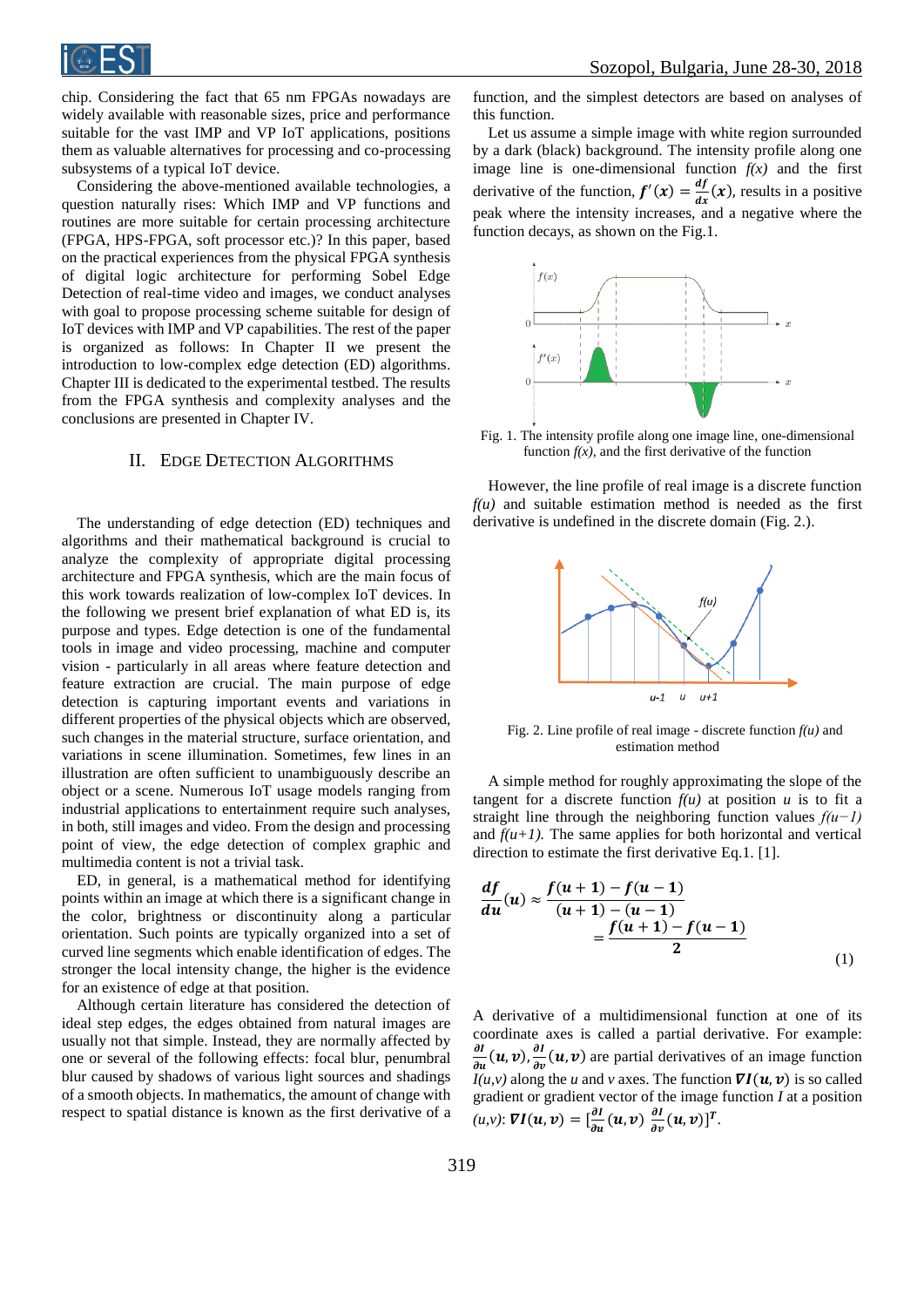

The magnitude of the gradient (Eq.2.):

$$
|\nabla I(u,v)| = \sqrt{\left(\frac{\partial I}{\partial u}(u,v)\right)^2 + \left(\frac{\partial I}{\partial v}(u,v)\right)^2}
$$
\n(2)

is not dependent from the image rotation and orientation of the underlying image structures. This property is important for isotropic localization of edges, and thus |∇*I*| is the basis of many simple edge detection methods. The approximation of the first horizontal derivatives can be easily implemented by a linear filter (see with the coefficient matrix  $L_x = \begin{bmatrix} -\frac{1}{2} \end{bmatrix}$  $\frac{1}{2}$  0  $\frac{1}{2}$  $\frac{1}{2}$  and  $L_y = \left[ -\frac{1}{2} \right]$  $\frac{1}{2}$  0  $\frac{1}{2}$  $\frac{1}{2}$ , where the center pixel  $I(u, v)$  is weighted with the zero coefficient or with other words - ignored.

The Sobel operator performs a 2D spatial gradient measurement of the image detecting regions of high spatial frequency that correspond to edges. It finds the approximate absolute gradient magnitude at each point of an input grayscale image. Corresponding to the application of the following filter masks to the image data, the Sobel operator is based on the following filters:

$$
L_x = \begin{bmatrix} -1 & 0 & 1 \\ -2 & 0 & 2 \\ -1 & 0 & 1 \end{bmatrix} \text{ and } L_y = \begin{bmatrix} 1 & 2 & 1 \\ 0 & 0 & 0 \\ -1 & -2 & -1 \end{bmatrix}
$$
 (3)

The estimates for the local gradient components are obtained from the filter results by appropriate scaling. For the Sobel operator [1]:

$$
|\nabla I(u,v)| \approx \frac{1}{8} \begin{bmatrix} I & L_x(u,v) \\ I & L_x(u,v) \end{bmatrix} \tag{4}
$$

It is worth to note that edge detection methods based on second derivatives exists, and the main idea behind this approach is that edges can be found at zero-crossings of the second derivatives within the image function. Since the second derivatives amplify the noise, methods for presmoothing must be applied using low-pass filters which will certainly affect the processing architecture complexity. Very used example of second derivative ED is Laplacian-of-Gaussian" (LoG) operator.

Considering the fact that in this work we are focused on analyses of low-complex ED solutions, digital FPGA synthesis will be conducted using first derivative method using Sobel operator.

## III. EXPERIMENTAL FPGA-CAMERA TESTBED

In this paper, we synthesize digital architecture for processing Sobel Algorithm on video source using Altera DE-1 SoC FPGA board. The capturing device is simple lowcomplex OmniVision OV7670 camera module. The OV7670 is a low voltage CMOS image sensor that provides full functionality of a single-chip VGA camera and image processor in a small footprint package. The OV7670 provides full-frame, sub-sampled or windowed 8-bit images in a wide range of formats, controlled through the Serial Camera Control Bus (SCCB) interface. The module has an image array of 656 x 488 pixels for a total of 320,128 pixels, of which 640 x 480 pixels are active (307,200 pixel). After the Analog Processing block, the raw signal is fed to a 10-bit analog-to-digital (A/D) converter shared by G and BR channels (see Ref. [2]). This A/D converter operates at speeds up to 12 MHz and is fully synchronous to the pixel rate (actual conversion rate is related to the frame rate). For the Altera DE-1 FPGA Development board, interested reader could refer to [5] for full board specification. The crucial specifications of the board, important for this demonstration, are presented in Table I.

TABLE 1 ALTERA DE-1 SOC SPECIFICATIONS

| <b>FPGA</b><br>Chip       | Cyclone V (5CSEMA5F31C6)                                                                                  |
|---------------------------|-----------------------------------------------------------------------------------------------------------|
| Memory<br>Controller<br>s | 2 Hard Memory Controllers                                                                                 |
| Embedded<br>memory        | 4,450 Kbits                                                                                               |
| <b>FPGA</b><br>Memory     | 64MB (32Mx16) SDRAM on FPGA                                                                               |
| Display<br>Port           | 24-bit VGA DAC                                                                                            |
| Video<br>Input            | TV Decoder (NTSC/PAL/SECAM)                                                                               |
| A/D                       | sample rate: 500 KSPS, Channel number: 8,<br>Resolution: 12 bits, Analog input range: $0 \sim 4.096$<br>V |
| Power                     | 12V DC input                                                                                              |
| Clock                     | Four 50MHz clock sources from the clock<br>generator                                                      |

There are two possible approaches towards FPGA implementations of the digital architecture for processing Sobel ED algorithm. The first approach is by implementing a processing clock that is 4 times the maximum pixel clock. In this implementation, the FPGA will use up to two clock cycles to process a single pixel. However, such approach is not useful for Sobel ED, but for some other convolution operations that use different kernel coefficient which requires multiplication instead of shifting. This implementation is suitable for low resolutions like VGA at up to 60 fps (24MHz pixel clock and 100MHz processing clock). Second option is to design fully pipelined architecture, enabling the pixel clock serving as the processing clock. Such implementation naturally uses significantly more resources, but it is very frequency-efficient (pixel clock can be higher than 130MHz) and is capable to process HD images.

The Sobel filter, is nothing else, but a 2D spatial high-pass FIR (Finite Impulse Response). FIR filters process the output based on the input history, opposed to an Infinite Impulse Response Filter (IIR) that computes the output based on input history and output history. Considering the Sobel 3x3 filter mask, to generate a single pixel in the output image, access to